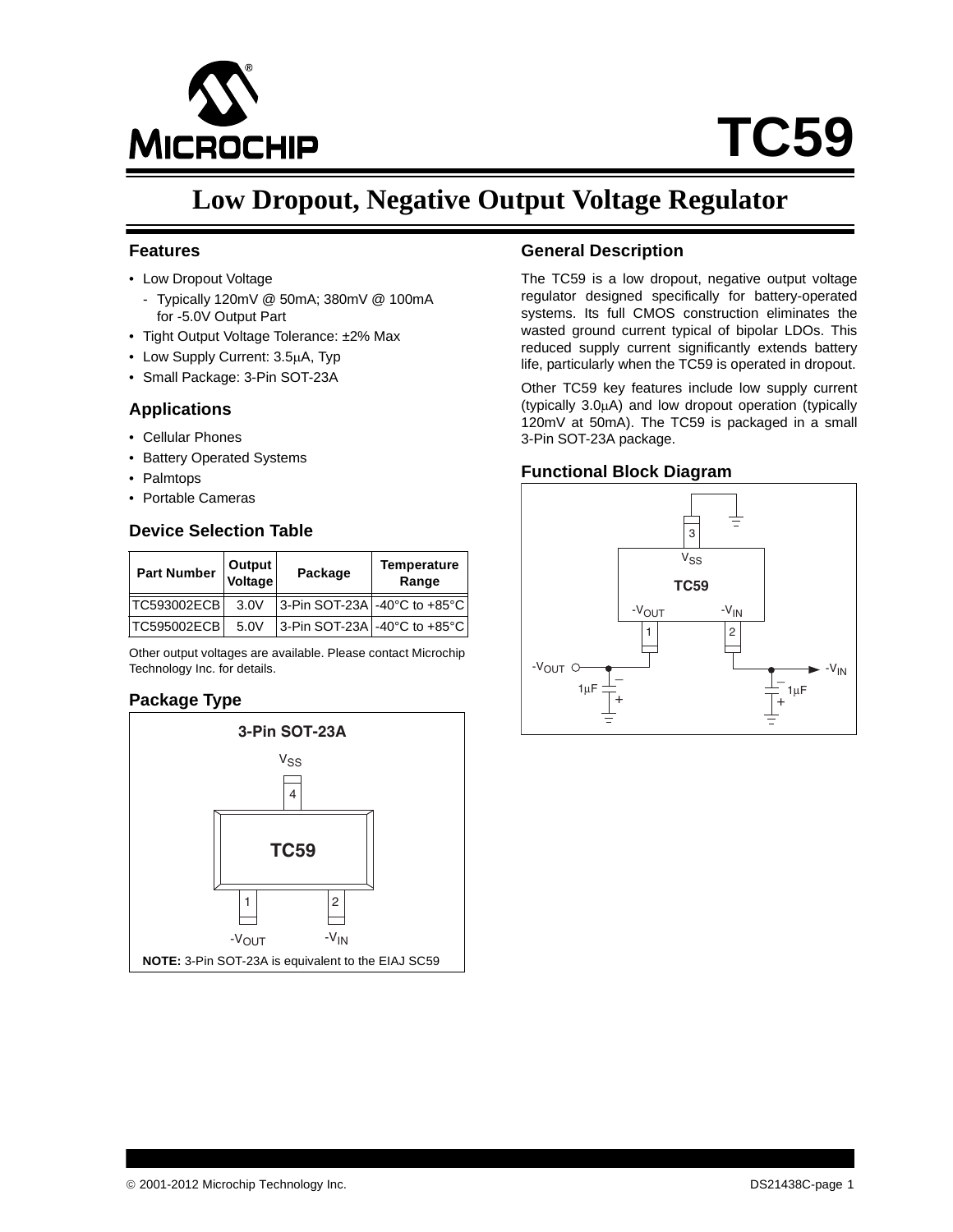### **1.0 ELECTRICAL CHARACTERISTICS**

### **Absolute Maximum Ratings\***

| Operating Temperature Range-40°C to +85°C |  |
|-------------------------------------------|--|
| Storage Temperature Range -40°C to +125°C |  |

Stresses above those listed under "Absolute Maximum Ratings" may cause permanent damage to the device. These are stress ratings only and functional operation of the device at these or any other conditions above those indicated in the operation sections of the specifications is not implied. Exposure to Absolute Maximum Rating conditions for extended periods may affect device reliability.

#### **Electrical Characteristics:**  $V_{IN} = V_R - 1.0V$  (Note 1),  $C_1 = 10 \mu F$ ,  $T_A = 25^{\circ}C$  unless otherwise noted. Symbol | Parameter | Min | Typ | Max | Units | Test Conditions  $V_{\text{IN}}$  | Input Voltage  $|$   $|$   $|$   $-$  10  $|$  V  $|$   $|$   $|_{\text{OUT}}$  = 20mA  $I_{DD}$  Supply Current  $\begin{vmatrix} - & 3 & 7 \\ 4 & -1 & 3 \end{vmatrix}$   $I_{\mu}A$ I<sub>OUT(MAX)</sub> Maximum Output Current | 100 80 60 — — — — — mA mA mA  $V_{IN}$  = -6.0V;  $V_R$  = -5.0V,  $V_{OUT}$   $\leq$  -4.5V  $V_{1N}$  = -5.0V;  $V_R$  = -4.0V,  $V_{OUT}$   $\leq$  -3.6V  $V_{\text{IN}} = -4.0 \text{V}; V_{\text{R}} = -3.0 \text{V}, V_{\text{OUT}} \le -2.7 \text{V}$ VOUT Output Voltage 1.02 X VR — 0.98 x VR V IOUT = 20mA TC V<sub>OUT</sub> Output Voltage Temperature Coefficient  $-$  | ±100 |  $-$  | ppm/°C | I<sub>OUT</sub> = 20mA  $\Delta V_{\text{OUT}}/$  $(\Delta V_{IN} \times V_{OUT})$ Line Regulation  $\begin{vmatrix} - & 0.1 & 0.3 & 0.4 \end{vmatrix}$  %/V  $\begin{vmatrix} 0_{\text{OUT}} & = 20 \text{mA} \\ 0_{\text{UT}} & = 20 \text{mA} \\ 0_{\text{IV}} & = 5.0 \text{ V} \\ 0_{\text{IV}} & = 5.0 \text{ V} \end{vmatrix}$  < -0.0V  $V_R = -4.0V$ ;  $-5.0 < V_{IN} < -10.0V$  $V_R = -3.0V$ ;  $-4.0 < V_R$  < -10.0V  $\Delta V_{\text{OUT}}$  Load Regulation  $\vert$   $\vert$  40  $\vert$  80  $\vert$  mV  $\vert$   $V_{\text{R}}$  = -5.0V; 1mA < I<sub>OUT</sub> < 50mA  $V_R = -4.0V$ ; 1mA <  $I_{OUT}$  < 45mA  $V_R = -3.0V$ ; 1mA <  $I_{OUT}$  < 40mA  $V_{IN}$  -  $V_{OUT}$  – Dropout Voltage — — — — — 120 380 120 380 120 380 300 600 300 600 300 600 mV mV mV mV mV mV  $V_R = -5.0V$ ;  $I_{OUT} = 50mA$  $I_{OUT} = 100mA$  $V_R = -4.0V$ ;  $I_{OUT} = 45mA$  $I_{OUT} = 90mA$  $V_R = -3.0V; \tI_{OUT} = 40mA$  $I_{OUT} = 80mA$

### **TC59 ELECTRICAL SPECIFICATIONS**

Note 1:  $V_R$  is the regulator output voltage setting. For example:  $V_R = -2.5V$ ,  $-2.7V$ ,  $-3.0V$ ,  $-3.3V$ ,  $-3.6V$ ,  $-4.0V$ ,  $-5.0V$ .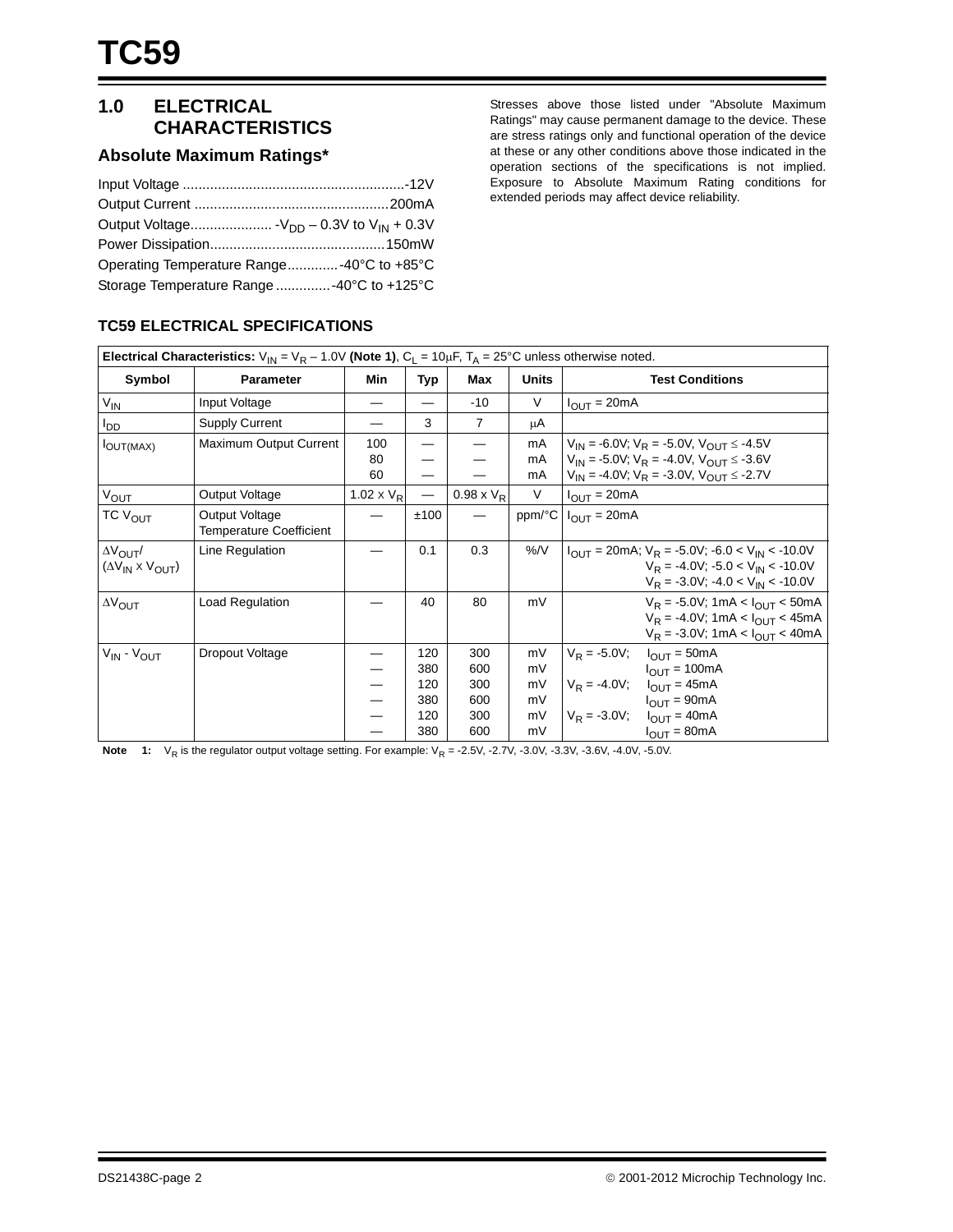### **2.0 PIN DESCRIPTIONS**

The descriptions of the pins are listed in Table 2-1.

### **TABLE 2-1: PIN FUNCTION TABLE**

| Pin No.<br>(3-Pin SOT-23A) | Symbol           | <b>Description</b>        |
|----------------------------|------------------|---------------------------|
|                            | V <sub>OUT</sub> | Regulated voltage output. |
|                            | V <sub>IN</sub>  | Supply voltage input.     |
| رب                         | Vss              | Ground.                   |

### **3.0 DETAILED DESCRIPTION**

The TC59 is a low quiescent current, precision fixed negative output voltage LDO. Unlike bipolar linear regulators, the TC59 supply current does not increase proportionally with load current.

### **3.1 Output Capacitor**

A minimum of  $1\mu$ F tantalum output capacitor is required. The requirements for the output capacitor are an equivalent series resistance (esr) greater than  $0.1\Omega$ and less than  $5\Omega$ , with a self-resonant frequency greater than 1MHz. To improve supply noise rejection and transient response, larger output capacitors can be used. Care should be taken when increasing  $C<sub>OUT</sub>$ , that the input impedance is not high enough to cause high input impedance oscillation.

### **3.2 Input Capacitor**

A  $1\mu$ F input capacitor is recommended for most applications when the input impedance is on the order of 10 $\Omega$ . When operating off of a battery input, or there is a large distance from the input source to the LDO, larger input capacitance may be required for stability. When large values of output capacitance are used, the input capacitance should be increased to prevent high source impedance oscillations.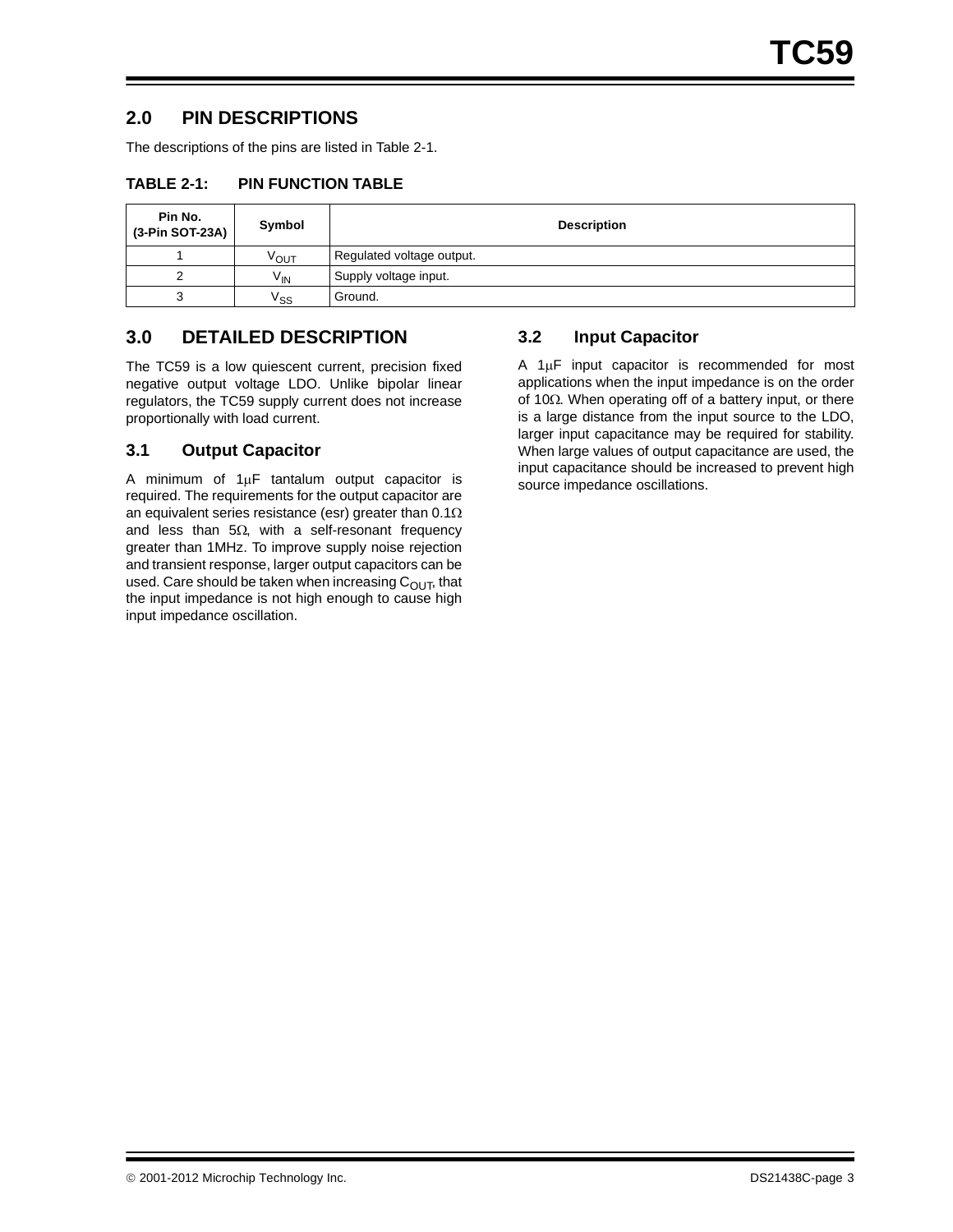### **4.0 THERMAL CONSIDERATIONS**

### **4.1 Power Dissipation**

The amount of power dissipated internal to the low drop out linear regulator is the sum of the power dissipation within the linear pass device (P-Channel MOSFET), and the quiescent current required to bias the internal reference and error amplifier. The internal linear pass device power dissipation is calculated multiplying the voltage across the linear device times the current through the device. The input and output voltages are negative for the TC59. The power dissipation is calculated using the absolute value of the voltage difference between the input and output voltage.

#### **TABLE 4-1: MAXIMUM POWER DISSIPATION**

| Package Type | <b>Maximum Power</b><br><b>Dissipation</b> |  |
|--------------|--------------------------------------------|--|
| SOT-23-3     | 150mW                                      |  |

### <span id="page-3-0"></span>**EQUATION 4-1:**

```
P_D (Pass Device) = (V_{IN} - V_{OUT}) X I_{OUT}
```
The internal power dissipation as a result of the bias current for the LDO internal reference and error amplifier is calculated by multiplying the ground or quiescent current times the input voltage.

### <span id="page-3-1"></span>**EQUATION 4-2:**

 $P_D$  (Bias) =  $V_{IN}$  X  $I_{GND}$ 

The total internal power dissipation is the sum of [Equation 4-1](#page-3-0) and [Equation 4-2.](#page-3-1)

#### **EQUATION 4-3:**

 $P_{\text{TOTAL}} = P_{\text{D}}$  (Pass Device) +  $P_{\text{D}}$  (Bias)

For the TC59, the internal quiescent bias current is so low (3 $\mu$ A typical), the P<sub>D</sub> (Bias) term of the power dissipation equation can be ignored. The maximum power dissipation can be estimated by using the maximum input voltage and the minimum output voltage to obtain a maximum voltage differential between input and output and multiplying the maximum voltage differential by the maximum output current.

#### **EQUATION 4-4:**

 $P_{MAX} = (V_{IN (MAX)} - V_{OUT (MIN)}) \times I_{OUT (MAX)}$ 

For example, given the following conditions:

| V <sub>IN</sub>                   | $= -7.0V + 5\%$           |
|-----------------------------------|---------------------------|
| V <sub>OUT</sub>                  | $= -5.0V + 2\%$           |
| $I_{\text{OUT}}$                  | $= 1 \text{mA}$ to 40 m A |
| $T_{AMBIENT (MAX)} = 55^{\circ}C$ |                           |

| $P_{MAX}$ | $=$ (7V X (1.05) – (5.0V X 0.98)) X 40mA |
|-----------|------------------------------------------|
| $P_{MAX}$ | $= 98.0$ milli-Watts                     |

To determine the junction temperature of the device, the thermal resistance from junction to air must be known. The SOT-23-3  $R<sub>0.1A</sub>$  is estimated to be approximately 359°C/W when mounted on a 4-layer board. The  $R_{\theta JA}$  will vary with physical layout, airflow and other application specific conditions.

The device junction temperature is determined by calculating the junction temperature rise above ambient, then adding the rise to the ambient temperature.

#### **EQUATION 4-5: JUNCTION TEMPERATURE (SOT-23 EXAMPLE)**

 $T_{\text{JUNCTION}} = P_{\text{D (MAX)}} \times R_{\text{theta}} + T_{\text{AMBIENT}}$  $T_{\text{JUNCTION}} = 98.0 \text{ milli-Watts X } 359^{\circ} \text{C/W} + 55^{\circ} \text{C}$  $T_{\text{JUNCTION}} = 90.2^{\circ}C$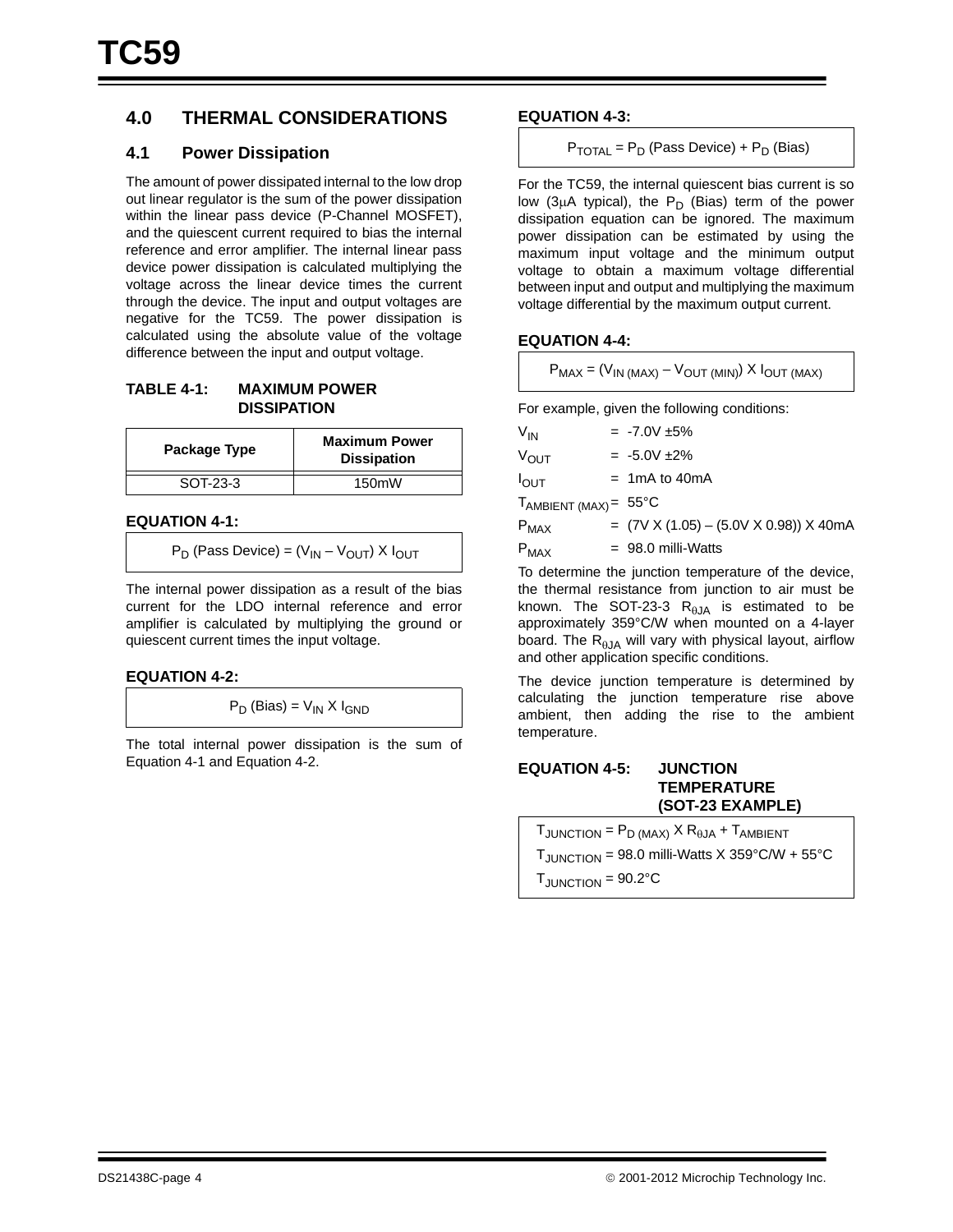### **5.0 TYPICAL CHARACTERISTICS**

**Note:** The graphs and tables provided following this note are a statistical summary based on a limited number of samples and are provided for informational purposes only. The performance characteristics listed herein are not tested or guaranteed. In some graphs or tables, the data presented may be outside the specified operating range (e.g., outside specified power supply range) and therefore outside the warranted range.

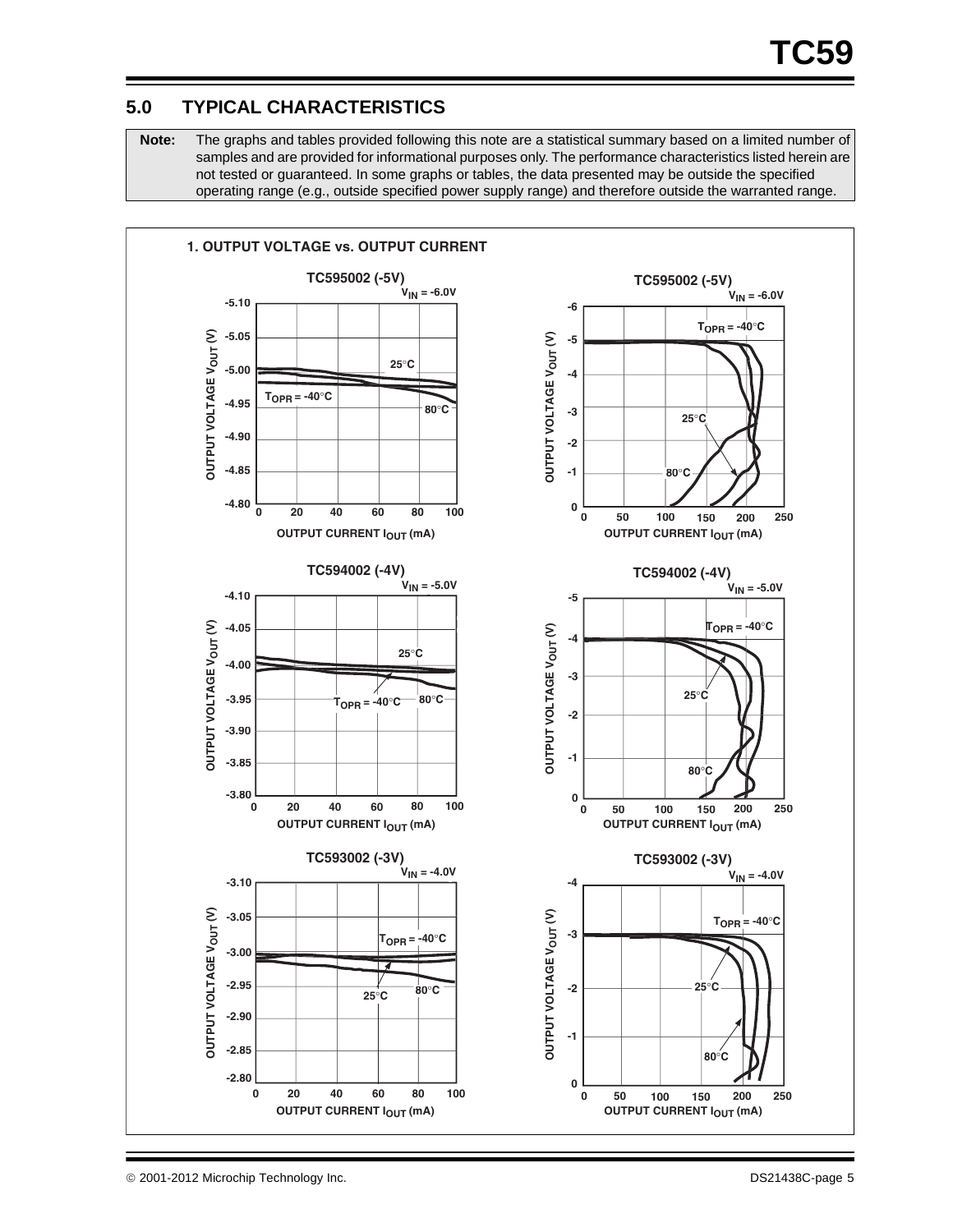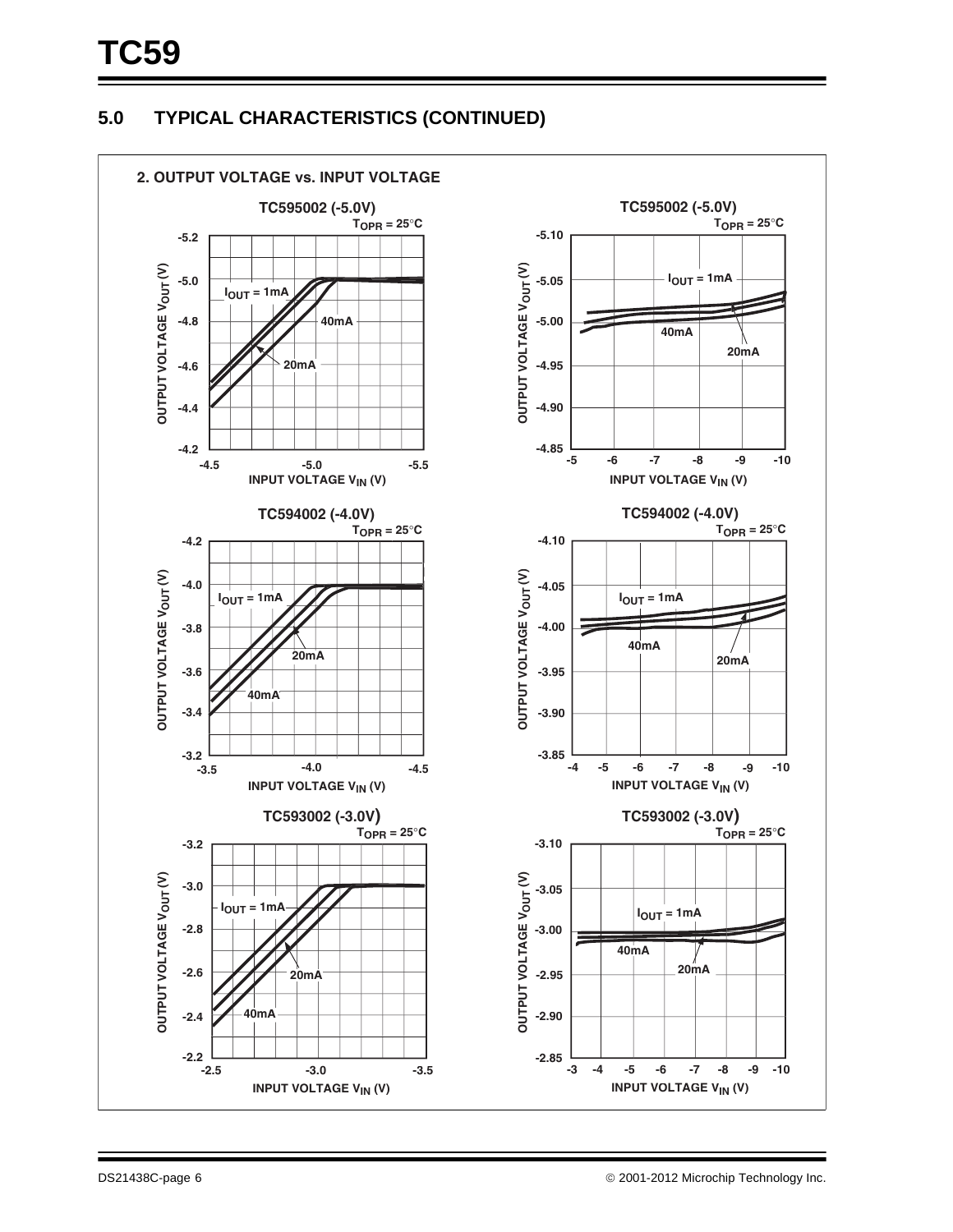



2001-2012 Microchip Technology Inc. DS21438C-page 7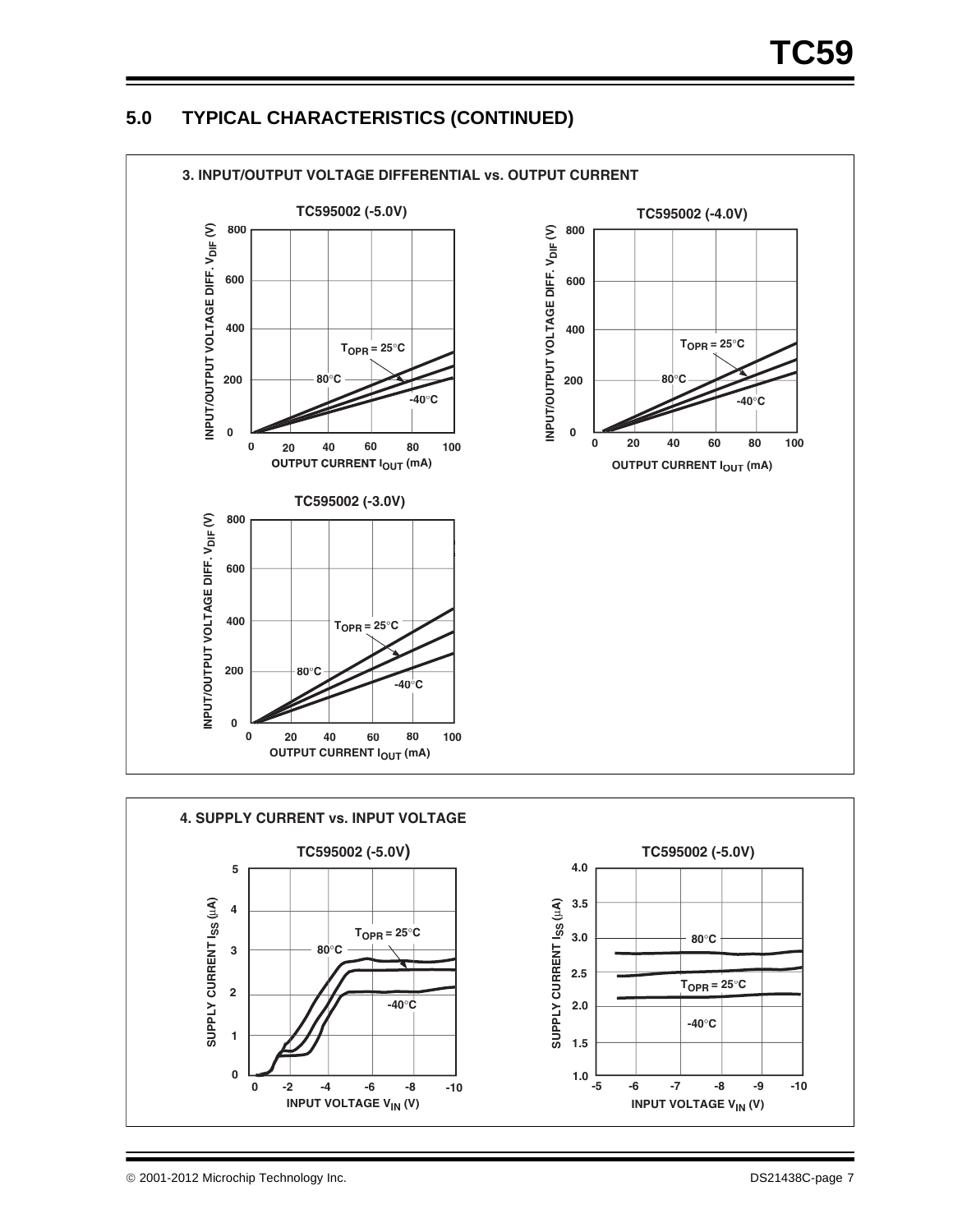

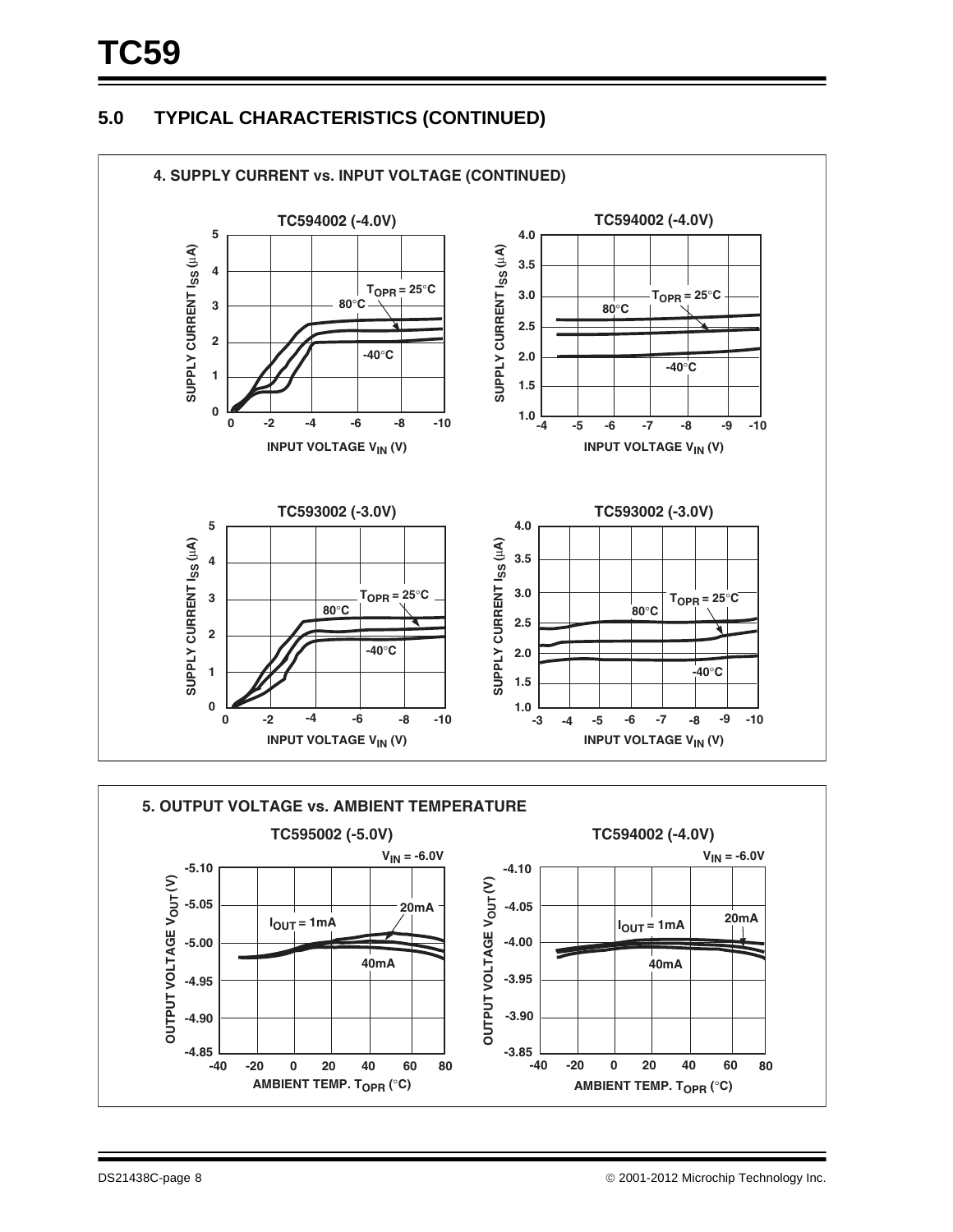

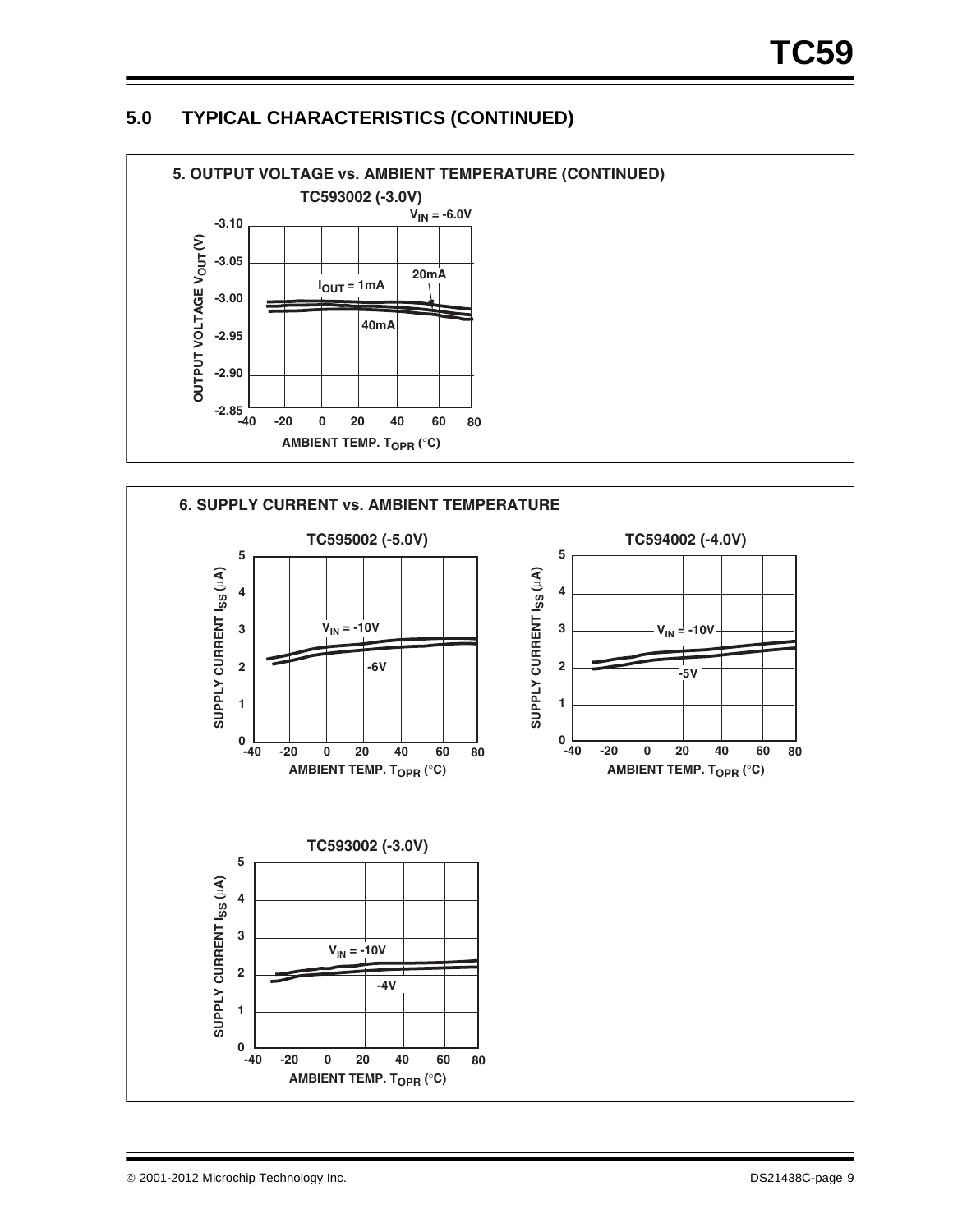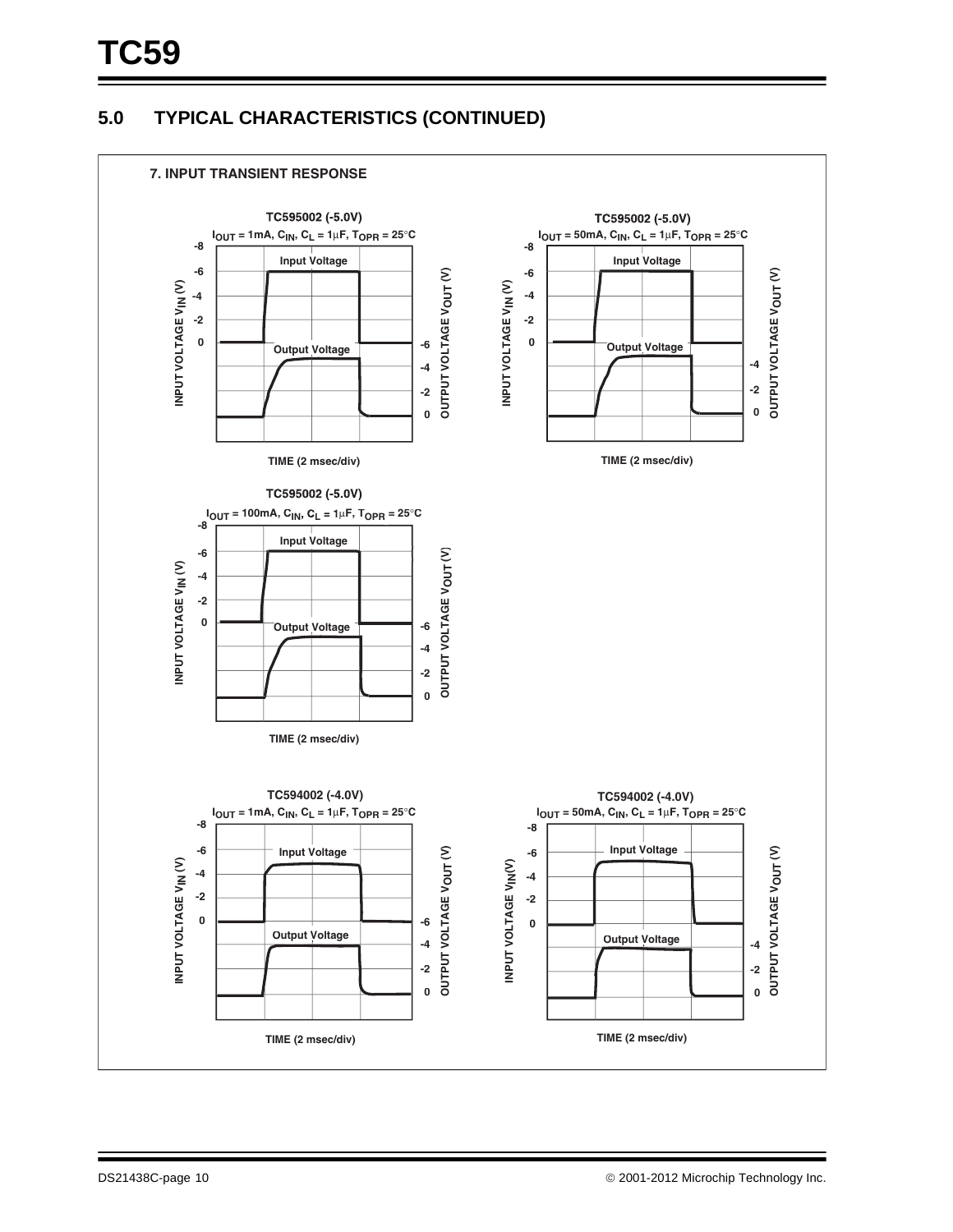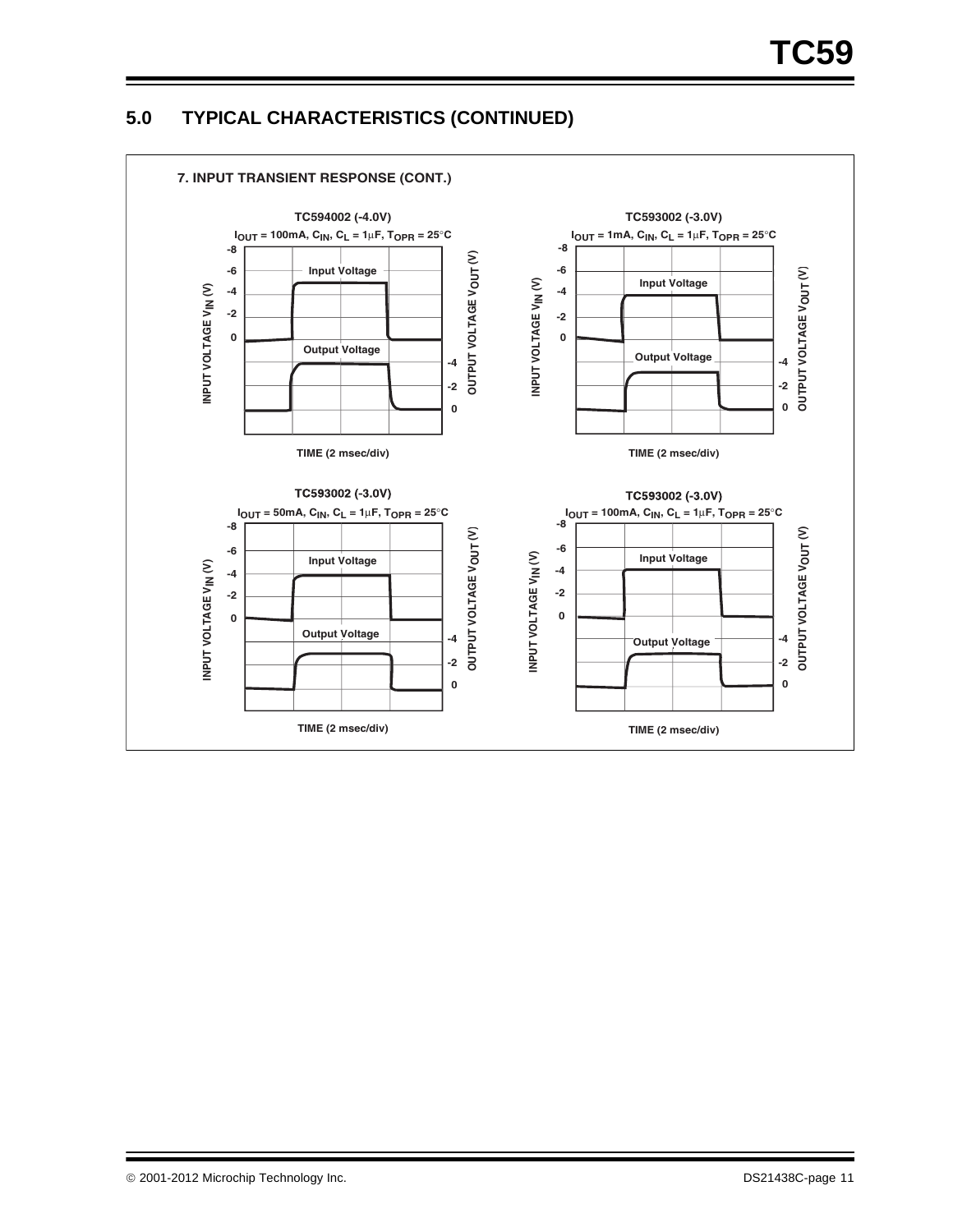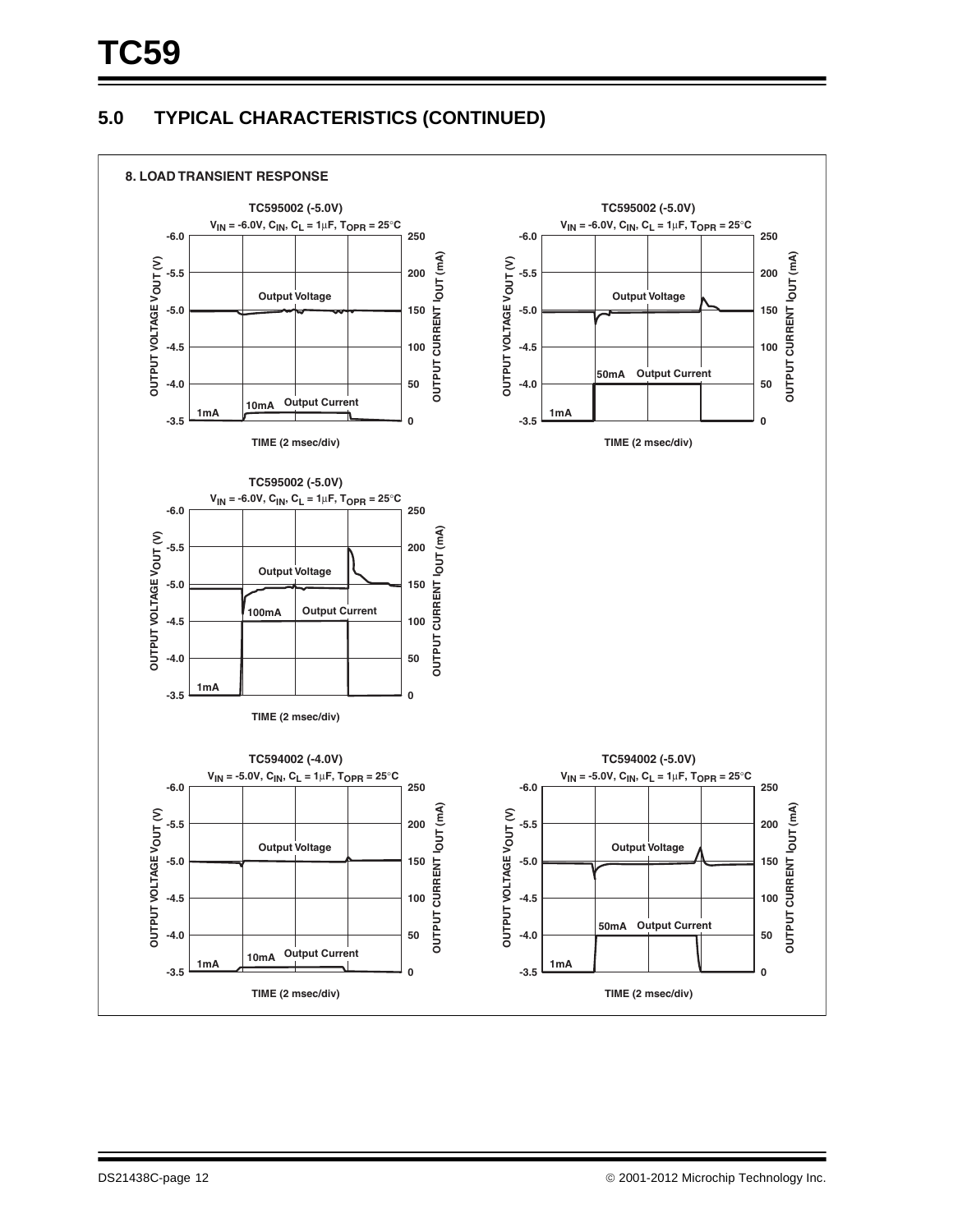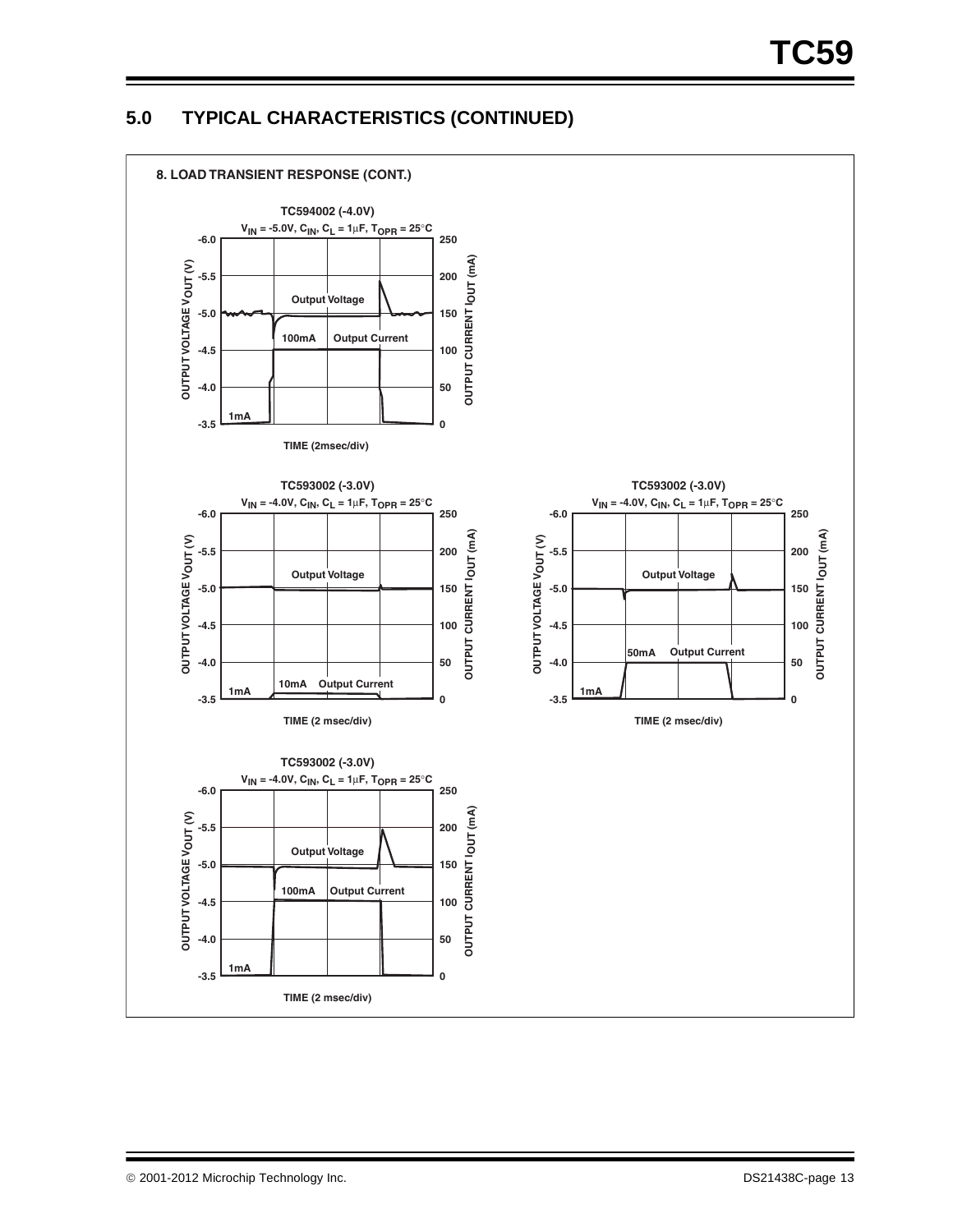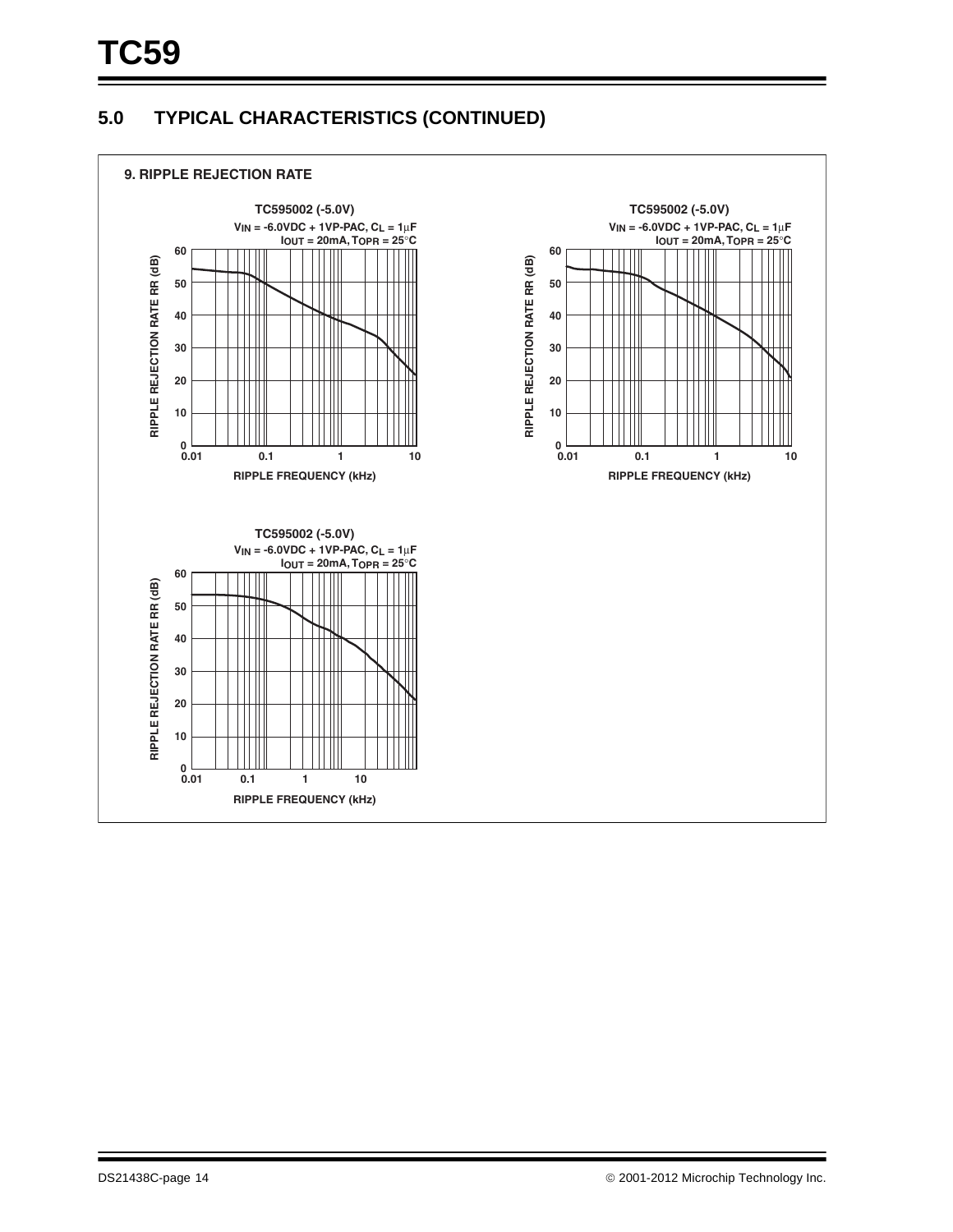### **6.0 PACKAGING INFORMATION**

### **6.1 Package Marking Information**



1 represents first integer of output voltage

| Symbol | Voltage |
|--------|---------|
| ∩      | 0.      |
|        |         |
| 2      | 2.      |
| 3      | 3.      |
|        | 4.      |
| 5      | 5.      |
| 6      | 6.      |
|        | 7.      |
| 8      | 8.      |
| 9      | 9.      |

2 represents first decimal of output voltage

| Symbol | Voltage | Symbol | Voltage |
|--------|---------|--------|---------|
|        |         |        |         |
|        |         |        | .6      |
|        |         |        |         |
|        | د.      |        | 8.      |
|        |         |        |         |

3 represents voltage polarity

| Symbol | <b>Polarity</b> |  |
|--------|-----------------|--|
|        |                 |  |

4 represents assembly lot code

### **6.2 Taping Form**



<sup>© 2001-2012</sup> Microchip Technology Inc. 2002 15 and 2008 2001-2012 15:30 DS21438C-page 15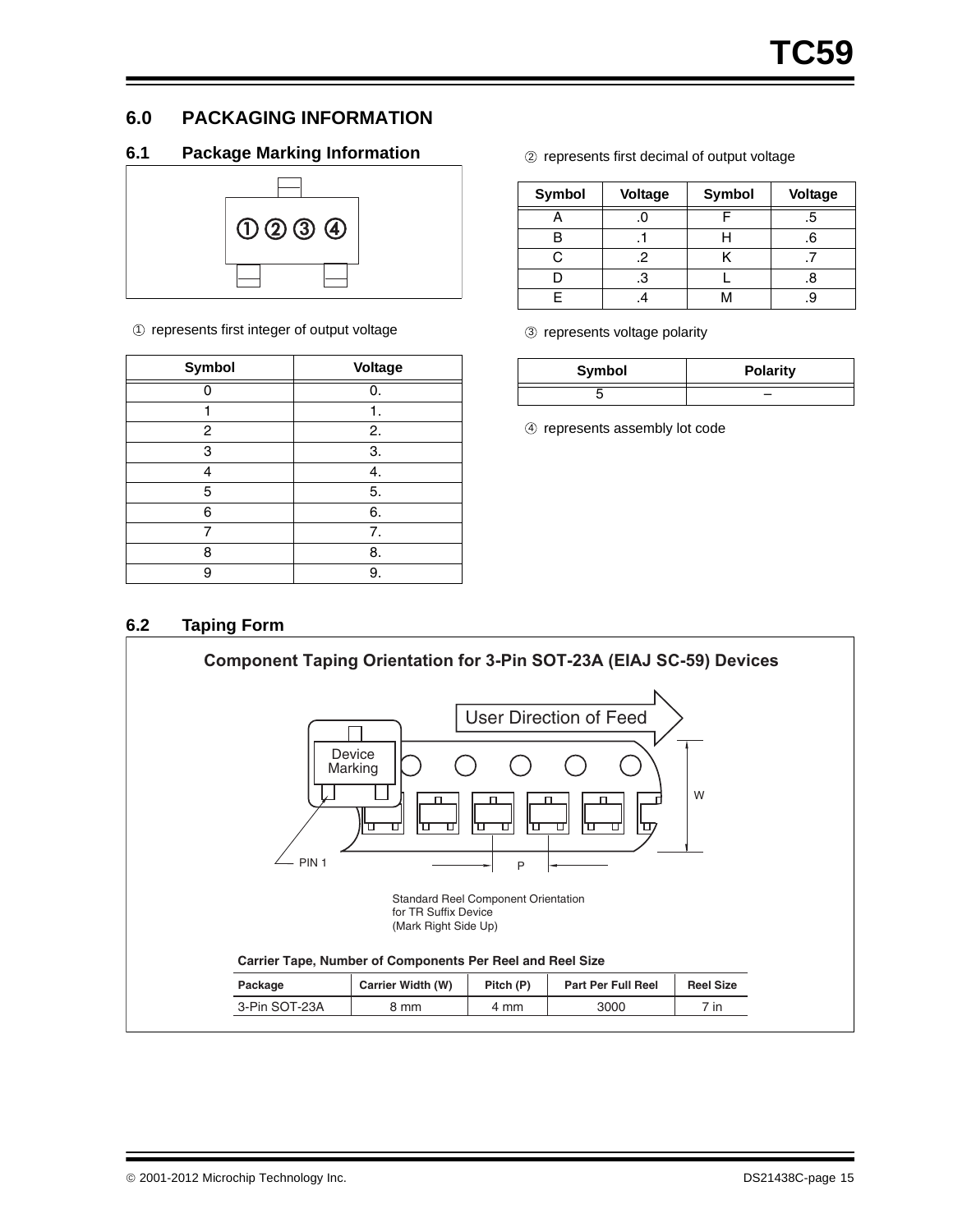### **6.3 Package Dimensions**



### **7.0 REVISION HISTORY**

### **Revision C (December 2012)**

Added a note to the package outline drawing.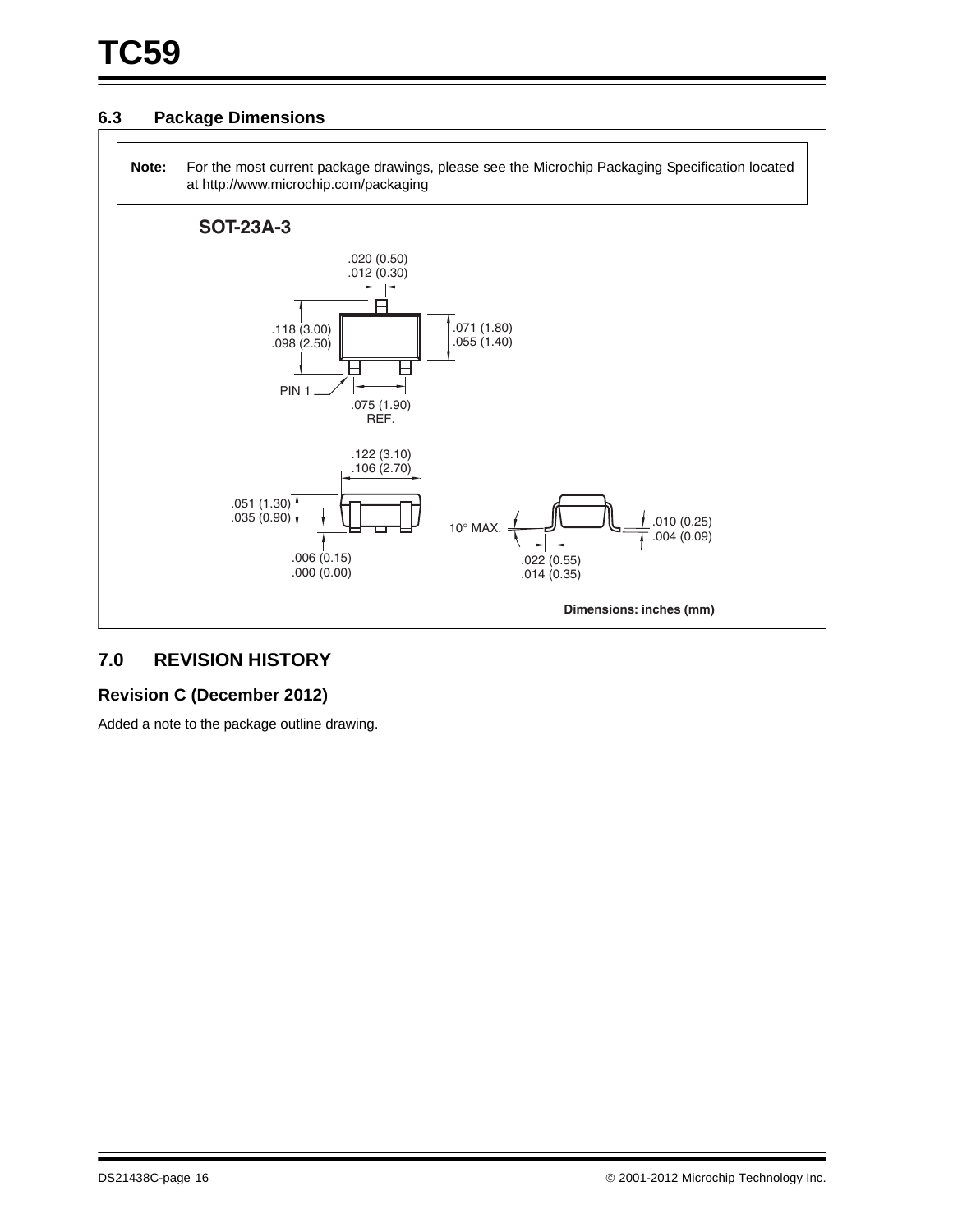### **PRODUCT IDENTIFICATION SYSTEM**

To order or obtain information, e.g., on pricing or delivery, refer to the factory or the listed sales office.



#### **Sales and Support**

#### **Data Sheets**

Products supported by a preliminary Data Sheet may have an errata sheet describing minor operational differences and recommended workarounds. To determine if an errata sheet exists for a particular device, please contact one of the following:

- 1. Your local Microchip sales office
- 2. The Microchip Worldwide Site (www.microchip.com)

Please specify which device, revision of silicon and Data Sheet (include Literature #) you are using.

#### **New Customer Notification System**

Register on our web site (www.microchip.com/cn) to receive the most current information on our products.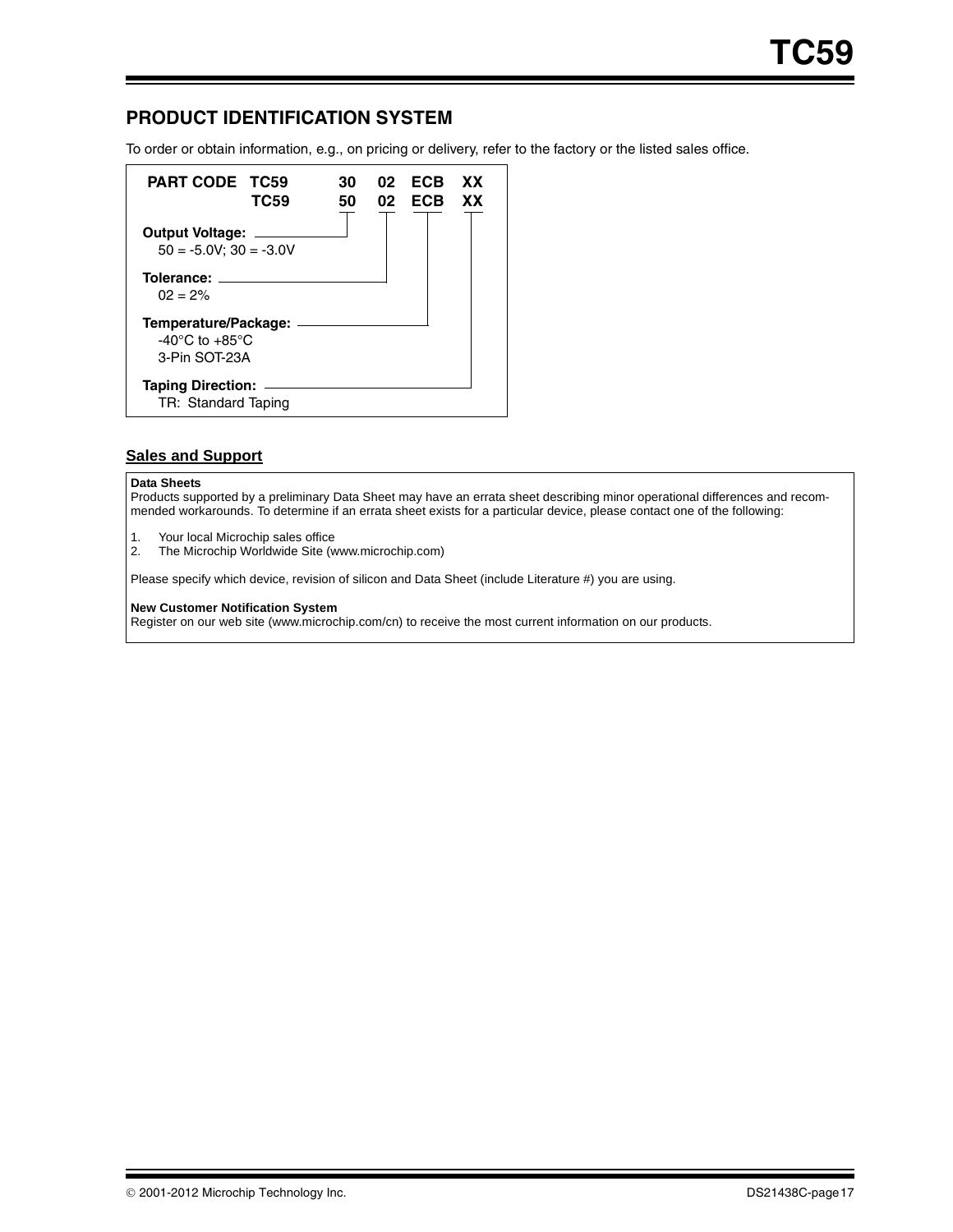# **TC59**

**NOTES:**

۰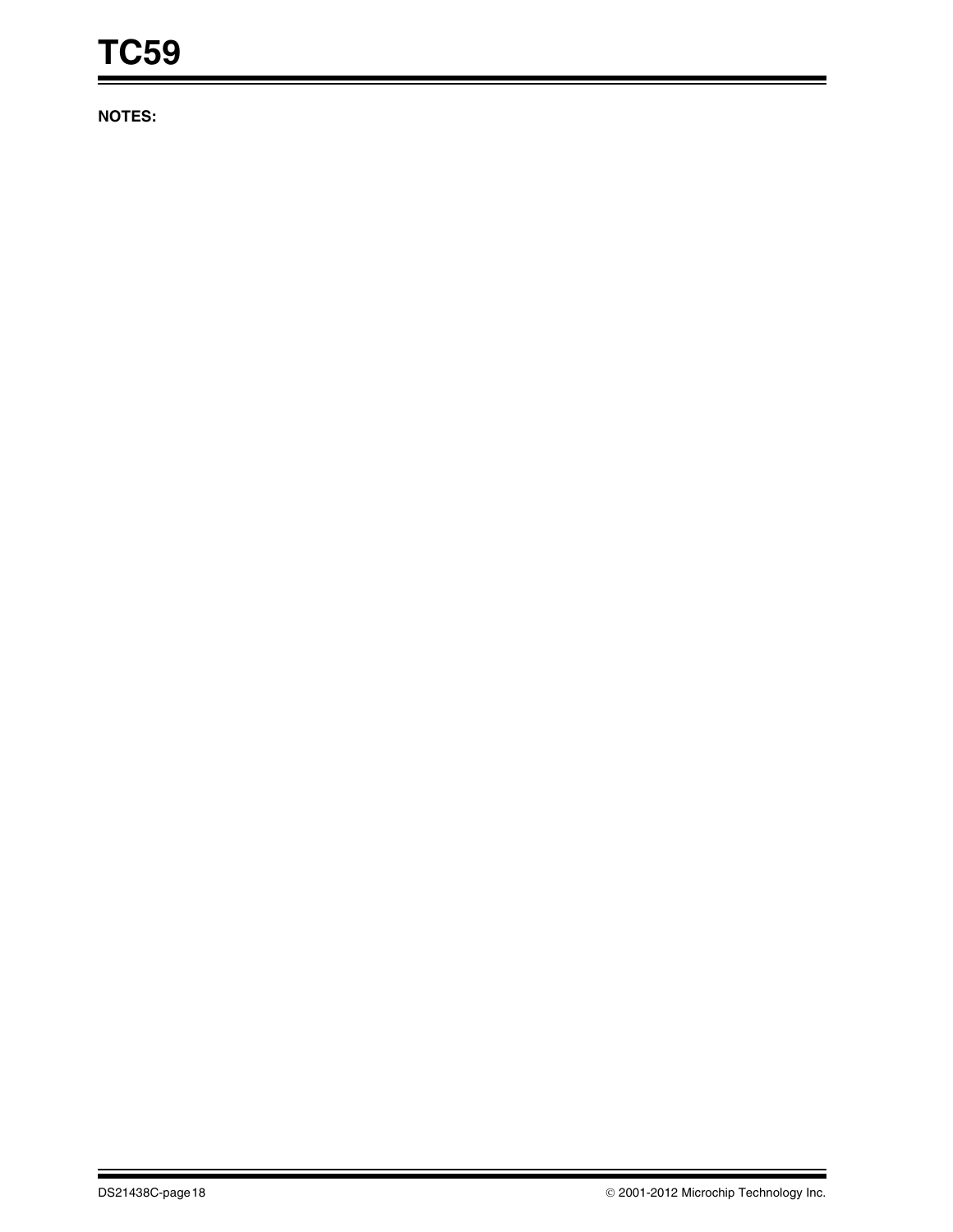#### **Note the following details of the code protection feature on Microchip devices:**

- Microchip products meet the specification contained in their particular Microchip Data Sheet.
- Microchip believes that its family of products is one of the most secure families of its kind on the market today, when used in the intended manner and under normal conditions.
- There are dishonest and possibly illegal methods used to breach the code protection feature. All of these methods, to our knowledge, require using the Microchip products in a manner outside the operating specifications contained in Microchip's Data Sheets. Most likely, the person doing so is engaged in theft of intellectual property.
- Microchip is willing to work with the customer who is concerned about the integrity of their code.
- Neither Microchip nor any other semiconductor manufacturer can guarantee the security of their code. Code protection does not mean that we are guaranteeing the product as "unbreakable."

Code protection is constantly evolving. We at Microchip are committed to continuously improving the code protection features of our products. Attempts to break Microchip's code protection feature may be a violation of the Digital Millennium Copyright Act. If such acts allow unauthorized access to your software or other copyrighted work, you may have a right to sue for relief under that Act.

Information contained in this publication regarding device applications and the like is provided only for your convenience and may be superseded by updates. It is your responsibility to ensure that your application meets with your specifications. MICROCHIP MAKES NO REPRESENTATIONS OR WARRANTIES OF ANY KIND WHETHER EXPRESS OR IMPLIED, WRITTEN OR ORAL, STATUTORY OR OTHERWISE, RELATED TO THE INFORMATION, INCLUDING BUT NOT LIMITED TO ITS CONDITION, QUALITY, PERFORMANCE, MERCHANTABILITY OR FITNESS FOR PURPOSE**.** Microchip disclaims all liability arising from this information and its use. Use of Microchip devices in life support and/or safety applications is entirely at the buyer's risk, and the buyer agrees to defend, indemnify and hold harmless Microchip from any and all damages, claims, suits, or expenses resulting from such use. No licenses are conveyed, implicitly or otherwise, under any Microchip intellectual property rights.

# **QUALITY MANAGEMENT SYSTEM CERTIFIED BY DNV**   $=$  **ISO/TS 16949** $=$

#### **Trademarks**

The Microchip name and logo, the Microchip logo, dsPIC, FlashFlex, KEELOQ, KEELOQ logo, MPLAB, PIC, PICmicro, PICSTART, PIC<sup>32</sup> logo, rfPIC, SST, SST Logo, SuperFlash and UNI/O are registered trademarks of Microchip Technology Incorporated in the U.S.A. and other countries.

FilterLab, Hampshire, HI-TECH C, Linear Active Thermistor, MTP, SEEVAL and The Embedded Control Solutions Company are registered trademarks of Microchip Technology Incorporated in the U.S.A.

Silicon Storage Technology is a registered trademark of Microchip Technology Inc. in other countries.

Analog-for-the-Digital Age, Application Maestro, BodyCom, chipKIT, chipKIT logo, CodeGuard, dsPICDEM, dsPICDEM.net, dsPICworks, dsSPEAK, ECAN, ECONOMONITOR, FanSense, HI-TIDE, In-Circuit Serial Programming, ICSP, Mindi, MiWi, MPASM, MPF, MPLAB Certified logo, MPLIB, MPLINK, mTouch, Omniscient Code Generation, PICC, PICC-18, PICDEM, PICDEM.net, PICkit, PICtail, REAL ICE, rfLAB, Select Mode, SQI, Serial Quad I/O, Total Endurance, TSHARC, UniWinDriver, WiperLock, ZENA and Z-Scale are trademarks of Microchip Technology Incorporated in the U.S.A. and other countries.

SQTP is a service mark of Microchip Technology Incorporated in the U.S.A.

GestIC and ULPP are registered trademarks of Microchip Technology Germany II GmbH & Co. & KG, a subsidiary of Microchip Technology Inc., in other countries.

All other trademarks mentioned herein are property of their respective companies.

© 2001-2012, Microchip Technology Incorporated, Printed in the U.S.A., All Rights Reserved.

Printed on recycled paper.

ISBN: 9781620768228

*Microchip received ISO/TS-16949:2009 certification for its worldwide headquarters, design and wafer fabrication facilities in Chandler and Tempe, Arizona; Gresham, Oregon and design centers in California and India. The Company's quality system processes and procedures are for its PIC® MCUs and dsPIC® DSCs, KEELOQ® code hopping devices, Serial EEPROMs, microperipherals, nonvolatile memory and analog products. In addition, Microchip's quality system for the design and manufacture of development systems is ISO 9001:2000 certified.*